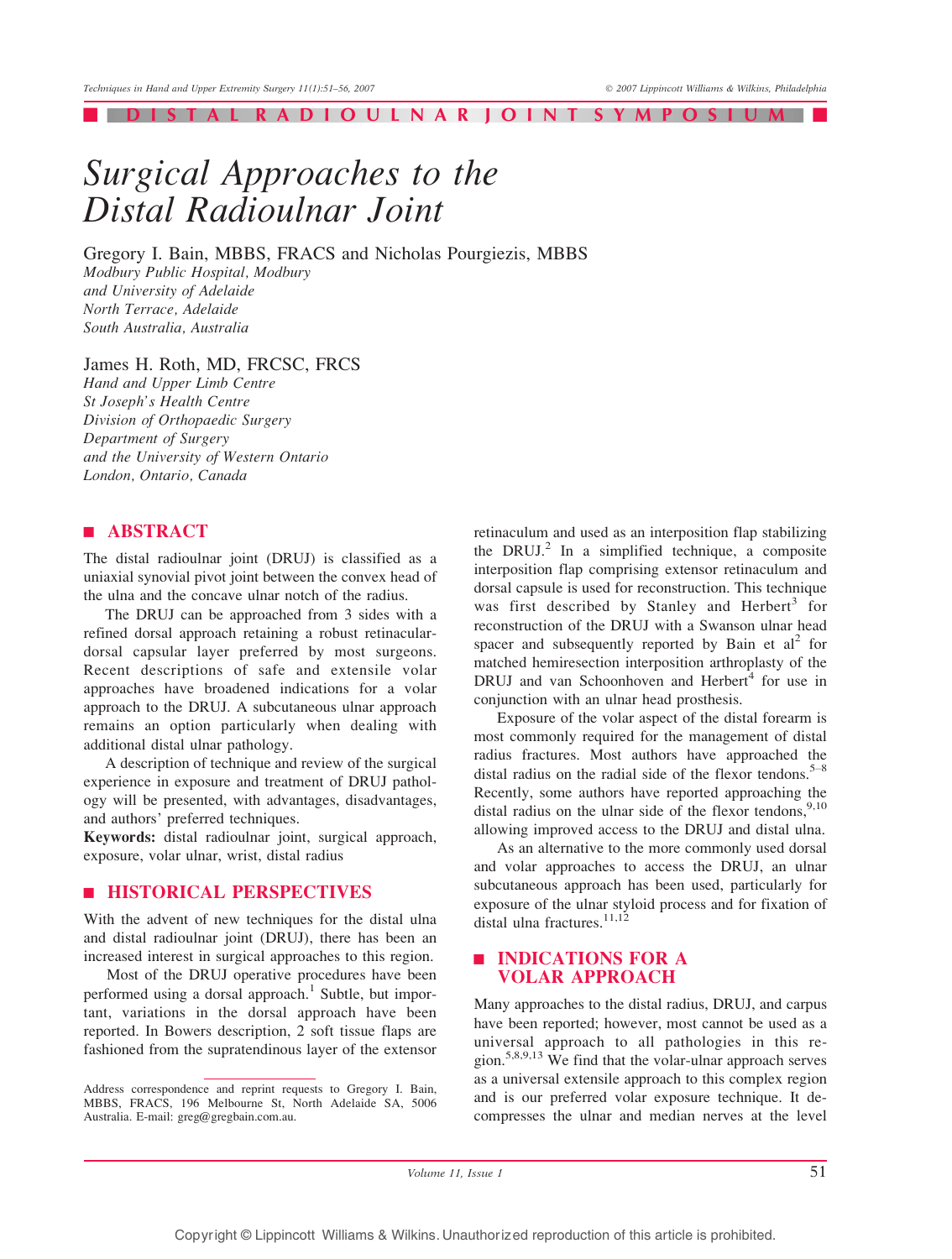



FIGURE 1. A and B, Skin incision for volar-ulnar approach to the distal radius and carpus. In the forearm, the incision is just radial to the FCU tendon and crosses the wrist skin creases obliquely. It passes across the transverse carpal ligament along the line of the ring finger and enters the palm just ulnar to the thenar crease. Reprinted with permission from Can J Plast Surg. 1999;7(6):273-277.

of the wrist and provides excellent exposure of the lexor tendons, distal radius, DRUJ, and carpus. It can also be used for excision of hook of hamate, nonunion, carpal tunnel release, fasciotomy, and sigmoid notch osteotomy. $14-16$ 



FIGURE 2. Superficial exposure; proximally between FCU and long flexor tendons, distally exposing the ulnar nerve by releasing Guyon canal and incising the palmar aponeurosis.



**FIGURE 3.** The ulnar neurovascular bundle is identified proximally beneath the flexor carpi ulnaris tendon and followed distally into Guyon canal. Multiple small vessels on the radial side of the ulnar neurovascular bundle are divided to allow it to be retracted to expose the ulnar attachment of the transverse carpal ligament. Reprinted with permission from Can J Plast Surg. 1999;7(6):273-277.

Nana et al $16$  advocated this technique for patients who required exposure of the distal radius and an open carpal tunnel release because it minimized the risk of injury to the palmar cutaneous branch of the median nerve.

It has been shown to be a safe approach that avoids injury to important structures, including the palmar cutaneous and the recurrent motor branches of the median nerve and palmar cutaneous branch of the ulnar nerve.

# | VOLAR-ULNAR APPROACH

#### Setup and Incision

The patient is positioned supine with the arm on a hand table and hand fully supinated. The approach  $14$  is made



FIGURE 4. With the transverse carpal ligament divided, flexion on the wrist and retraction of the flexor tendons with Hohmann retractors expose the pronator quadratus and wrist capsule. Reprinted with permission from Can J Plast Surg. 1999;7(6):273-277.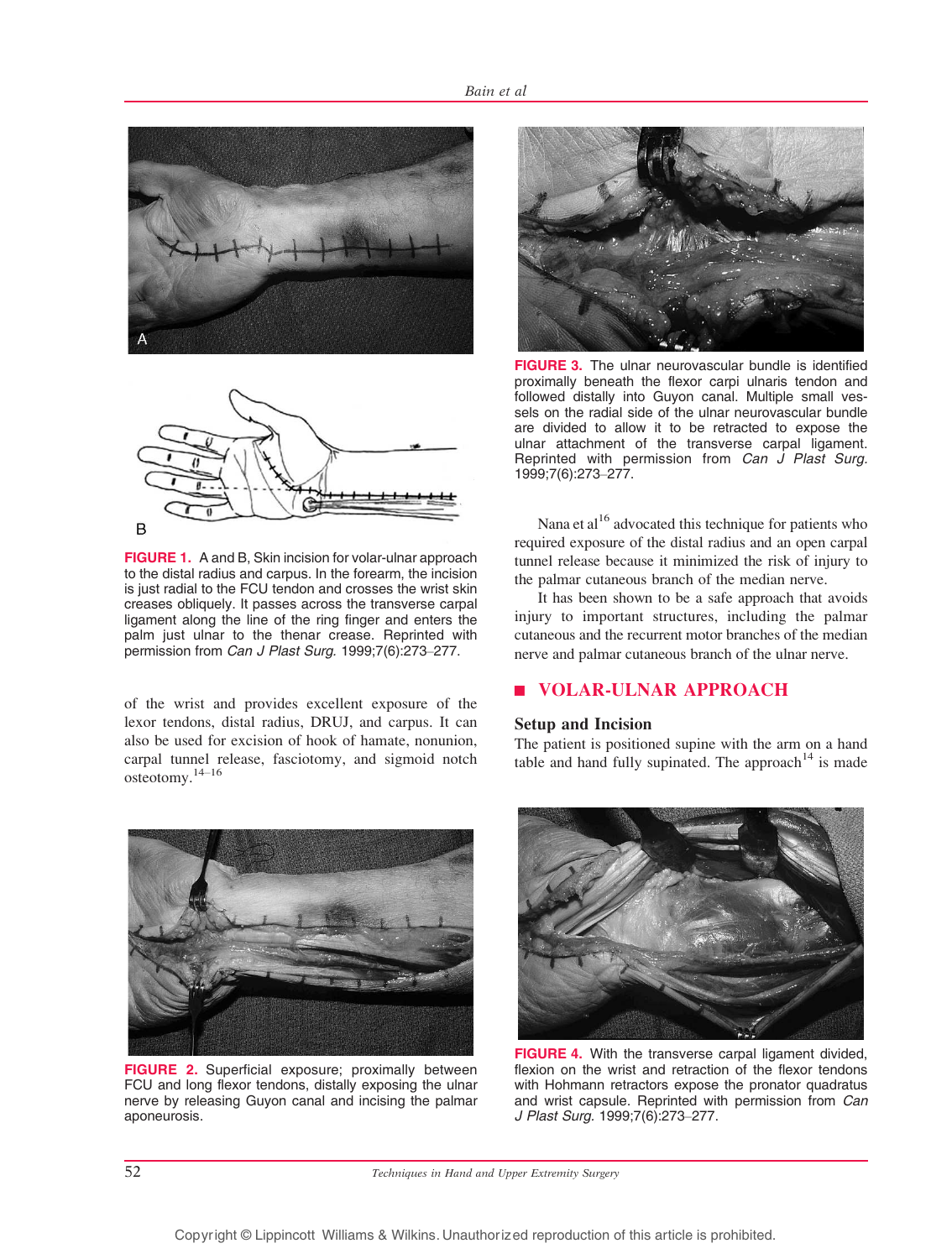

FIGURE 5. Cross-sectional diagram of the distal forearms showing the interval for the volar-ulnar approach to the distal radius and carpus. Reprinted with permission from *Can J Plast Surg.* 1999;7(6):273-277.

with the aid of loupe magnification and a tourniquet on the upper arm. The incision is made immediately radial to the flexor carpi ulnaris (FCU) tendon and the pisiform and crosses the flexion crease of the wrist at 45 degrees. It crosses the transverse carpal ligament in the line of the ring finger and then curves gently to the radial side, just distal to the thenar crease (Figs. 1A, B).

#### Release of Guyon Canal and Carpal Tunnel

Blunt dissection is used to divide the subcutaneous tissue so any cutaneous nerves can be identified (Fig. 2). The antebrachial fascia is divided on the radial side of the FCU tendon and the ulnar neurovascular bundle identified just radial and deep to this tendon. The ulnar neurovascular bundle is released from the forearm to the palm by dividing the antebrachial fascia, the volar



**FIGURE 6.** The pronator quadratus muscle has been reflected from the radius. It is usually divided with cutting cautery over the radius and reflected subperiosteally. Reprinted with permission from Can J Plast Surg. 1999;7(6):273-277.



FIGURE 7. Operative technique. An incision is made through the fifth extensor compartment. Hand Surg [Am], 20, Bain GI, Pugh DMW, MacDermid JC, Roth JH. Matched hemiresection interpositon arthroplasty of the distal radioulnar joint. pp 944-950, (1995), with permission from The American Society for Surgery of the Hand.

carpal ligament, which forms the roof of the Guyon canal, and the palmar aponeurosis, which overlies the superficial palmar arch (Fig. 3). Multiple small vessels on the radial side of the ulnar neurovascular bundle are divided with bipolar cautery to allow it to be retracted in an ulnar direction to expose the ulnar attachment of the transverse carpal ligament, which is then divided (Fig. 4). The hook of the hamate is easily palpated and is a good landmark to the ulnar border of the flexor retinaculum.

#### Deep Exposure

The surgeon's finger is used to separate the finger flexor tendons from the ulnar neurovascular bundle and FCU. Flexion of the wrist allows the flexor tendons and median nerve to be delivered from the carpal tunnel. The synovial membranes surrounding the flexor tendons are not disturbed unless individual tendons require exposure (Fig. 5). One or 2 Hohmann retractors (Hohmann Medical Equipment, Bensheim, Germany) are placed on the radial side of the radius to retract the flexor tendons and expose the pronator quadratus. The pronator quadratus is divided with cautery over the radius and then reflected subperiosteally to provide exposure of the distal radius (Fig. 6).

The carpus can be exposed by dividing the volar carpal ligaments. The volar DRUJ can be exposed by performing a volar DRUJ capsulotomy.

The exposure can be extended proximally between the finger flexor tendons and the FCU. Distally, the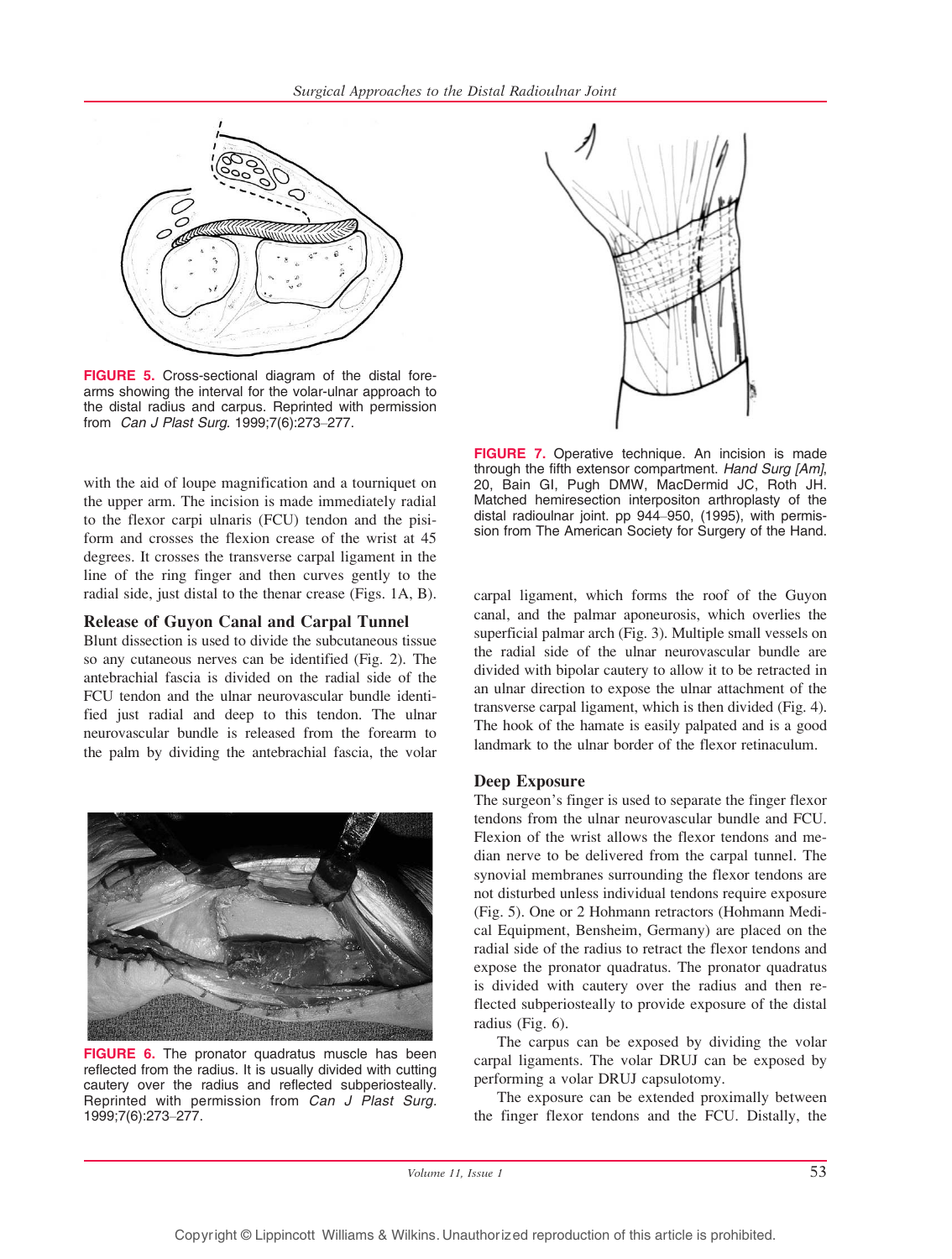exposure is limited by the superficial palmar arch at the distal aspect of the outstretched thumb.<sup>17</sup>

# **E** COMPLICATIONS OF VOLAR-ULNAR APPROACH

In an independent review of the procedure performed for a variety of pathologies on a series of 51 patients, there were no significant complications reported.<sup>14</sup> A very low average postoperative pain score and a very high satisfaction level were reported with most of the patients, returning to their previous occupation and achieving an almost full return of preoperative range of motion. Complications to the ulna and median nerve are unlikely because they are directly visualized. Injury to the palmar cutaneous branches of the median and ulnar nerves should not occur because the surgical interval is at the internervous plane between these branches.

## | INDICATIONS FOR A DORSAL APPROACH

In the authors' experience, the best approach to the dorsal DRUJ is through the floor of the fifth extensor compartment containing the tendon of extensor digiti minimi (EDM). This technique provides good exposure of the joint and is extensile to the shaft of the ulna. Through this approach, a joint synovectomy or intraarticular distal ulnar fracture fixation can be performed. It can also be used for reconstruction of the DRUJ<sup>3</sup> and

for salvage options, including matched hemiresection interposition arthroplasty<sup>2</sup> or ulnar head replacement arthroplasty.<sup>4</sup>

# **DORSAL APPROACH**

### Setup and Incision

The patient is positioned supine with the arm on a hand table and hand fully pronated. The approach is made with the aid of loupe magnification and a tourniquet on the upper arm. The longitudinal skin incision is made in line with the fifth extensor compartment (Fig. 7).

#### Deep Exposure

The extensor retinaculum is divided over the most radial aspect of the EDM tendon in the fifth extensor compartment. The tendon is retracted to expose the floor of the compartment, and the incision is extended through the floor into the DRUJ. An ulnar-based flap of extensor retinaculum and capsule is elevated from the ulnar head. The capsule can be released off the dorsal triangular fibrocartilage complex to provide a larger flap if required. When incising the capsule at this level, a 1-mm cuff of capsule should be left attached to the sigmoid notch for later repair.

The thick capsuloretinacular flap is left intact, and no effort is made to separate the 2 layers. The remaining flap is robust and an ideal tissue for strong repair, reconstruction, or interposition. These layers are naturally adherent, particularly ulnarly, and attempting to separate them is likely to buttonhole the dorsal DRUJ capsule. $^{2}$  The extensor carpi ulnaris (ECU) tendon remains within the retinacular flap (Fig. 8).



FIGURE 8. The fifth extensor compartment is divided, the EDM is retracted, and the dorsal capsule and the infratendinous portion of the extensor retinaculum are divided 1 mm from their radial insertion. A matched resection of the distal ulna is then performed. J Hand Surg [Am], Vol 20(6), Bain GI, Pugh DMW, MacDermid JC, Roth JH. Matched hemiresection interposition arthroplasty of the distal radioulnar joint. pp 944-950 (1995).



FIGURE 9. The ulnar-based retinacular flap is mobilized and then sutured to the 1-mm flap. This transfers the ECU to the dorsal aspect of the distal ulna. J Hand Surg [Am], Vol 20(6), Bain GI, Pugh DMW, MacDermid JC, Roth JH. Matched hemiresection interposition arthroplasty of the distal radioulnar joint. pp 944-950 (1995).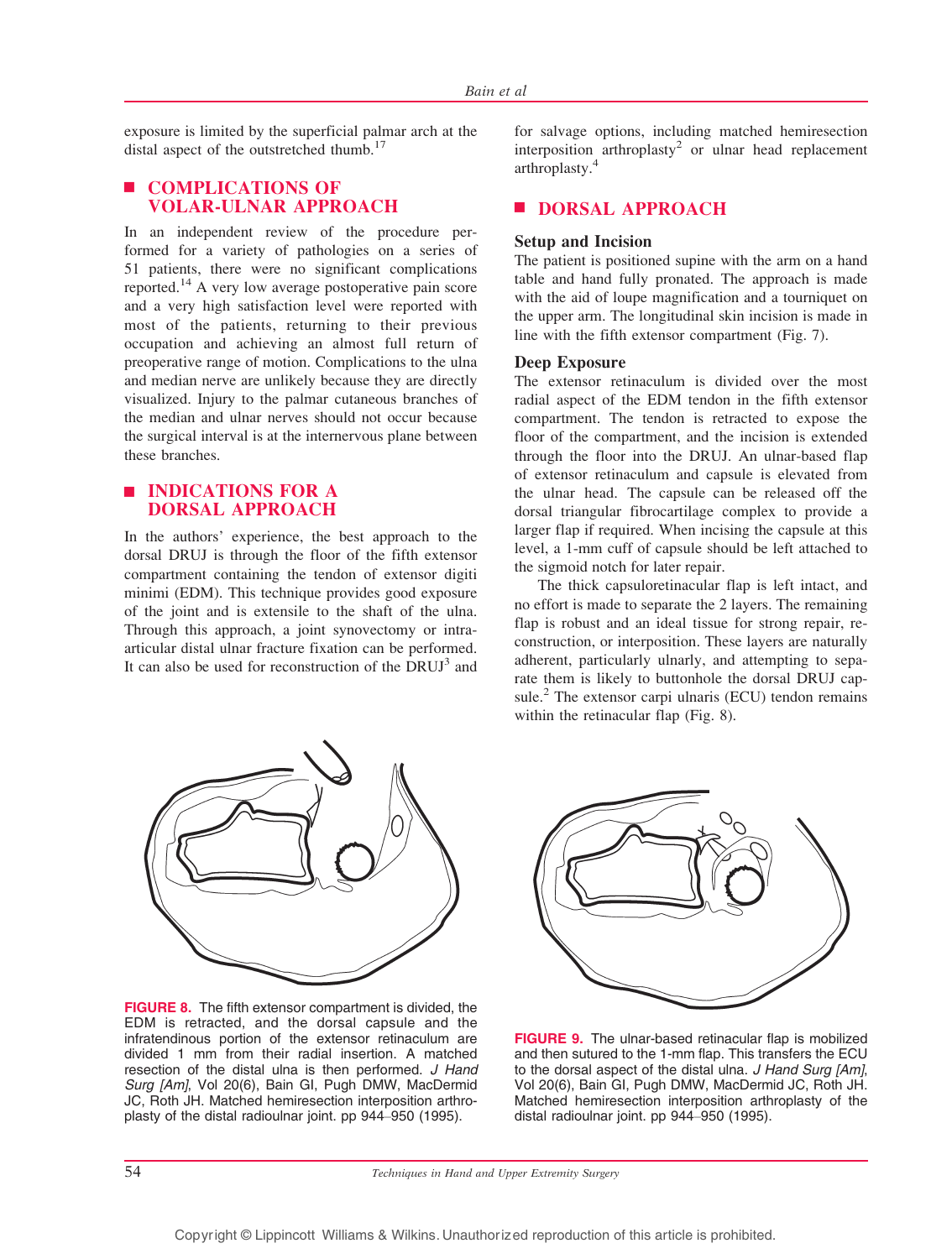## Matched Hemiresection Interposition Arthroplasty

Having obtained this exposure, a matched hemiresection interposition arthroplasty is easy to perform.<sup>2</sup> An oblique osteotomy of the distal ulna is performed, and the distal ulna is shaped to match the contour of the distal radius throughout the arc of rotation. Care is taken to ensure that a ridge of the ulna is not likely to catch throughout forearm rotation.

The ulnar-based retinacular flap is undermined from the adjacent ulna and tendons, allowing it to be mobilized and used as an interposition graft. This also transfers the ECU tendon to a more dorsal position, allowing it to act as a dynamic stabilizer. The ulnarbased retinacular flap is sutured to the 1-mm cuff (Fig. 9). The interposed tissue can also be sutured to palmar tissues. The retinaculum is repaired distally to prevent bowstringing of the EDM tendon.

## | COMPLICATIONS OF THE DORSAL APPROACH

The safety of this approach was reported in a retrospective review of 55 wrists, with the majority reporting pain improvement and satisfaction with the procedure.<sup>2</sup> One complication relating to the exposure was reported being neuroma formation of the dorsal sensory branch of the ulnar nerve. Ulnar-carpal impaction can also occur from the stump of the distal ulna.

With careful surgical technique, this complication can be avoided. The dorsal sensory branch of the ulnar nerve has origin immediately before the parent nerve emerging from behind the tendon of FCU just proximal to the wrist. The ulnar nerve passes anterior to the flexor retinaculum, whereas the dorsal sensory branch passes dorsally between the tendon of FCU and the ulna, supplying the dorsal ulnar aspect of the hand and fingers.<sup>17</sup>

Careful blunt dissection and identification and protection of the nerve after initial skin incision over the most radial extent of the fifth extensor compartment can help prevent damage and subsequent troublesome neuroma formation.

## | INDICATIONS FOR AN ULNAR SUBCUTANEOUS APPROACH

This approach is used for exposure of the ulnar styloid process and for repair of distal ulna fractures<sup>11,12</sup> in conjunction with exposure of the DRUJ.

# | TECHNIQUE FOR AN ULNAR SUBCUTANEOUS APPROACH

The patient is positioned supine with the elbow resting on a hand table and the forearm gently flexed over the torso of the patient, with an assistant holding the hand in pronation so that the ulnar subcutaneous border is facing the surgeon. The approach is made with the aid of loupe magnification and a tourniquet on the upper arm.

The skin incision is parallel to crest with the shaft exposed between the ECU and FCU muscles. The shaft and distal ulna are exposed in the subperiosteal in the plane. Great care must be taken to protect the dorsal sensory branch of the ulnar nerve, which courses dorsally at the level of the ulnar styloid.<sup>17</sup>

# **E** SUMMARY

The DRUJ can be approached from 3 sides with a refined dorsal approach, retaining a robust retinaculardorsal capsular layer preferred by most surgeons. Recent descriptions of safe and extensile volar approaches have broadened indications for a volar approach to the DRUJ. A subcutaneous ulnar approach remains an option particularly when dealing with additional distal ulnar pathology.

## **ENRERENCES**

- 1. Lichtman DM, Ganocy TK, Kim DC. The indications for and techniques and outcomes of ablative procedures of the distal ulna. The Darrach resection, hemiresection, matched resection, and Sauve-Kapandji procedure. *Hand Clin.* 1998;14:265-277.
- 2. Bain GI, Pugh DM, MacDermid JC, et al. Matched hemiresection interposition arthroplasty of the distal radioulnar joint. *J Hand Surg [Am]*. 1995;20:944-950.
- 3. Stanley D, Herbert TJ. The Swanson ulnar head prosthesis for post-traumatic disorders of the distal radio-ulnar joint. *J Hand Surg [Br].* 1992;17:682–688.
- 4. van Schoonhoven J, Herbert T. The dorsal approach to the distal radioulnar joint. *Tech Hand Up Extrem Surg.* 2004;  $8:11-15.$
- 5. Axelrod TS, McMurtry RY. Open reduction and internal fixation of comminuted, intraarticular fractures of the distal radius. *J Hand Surg [Am]*. 1990;15:1-11.
- 6. Crenshaw AH. *Campbell's Operative Orthopaedics*. St Louis, MO: Mosby; 1987.
- 7. Henry AK. *Extensile Exposure*. Edinburgh, UK: Churchill Livingstone; 1973.
- 8. Hoppenfeld S, De Boer P. *Surgical Exposures in Orthopedics: The Anatomical Approach*. Philadelphia, PA: JB Lippincott Company; 1984.
- 9. Hastings H 2nd, Leibovic SJ. Indications and techniques of open reduction. Internal fixation of distal radius fractures. Orthop Clin North Am. 1993;24:309-326.
- 10. Leibovic SJ, Geissler WB. Treatment of complex intraarticular distal radius fractures. *Orthop Clin North Am.* 1994;25:685-706.

Volume 11, Issue  $1$  55